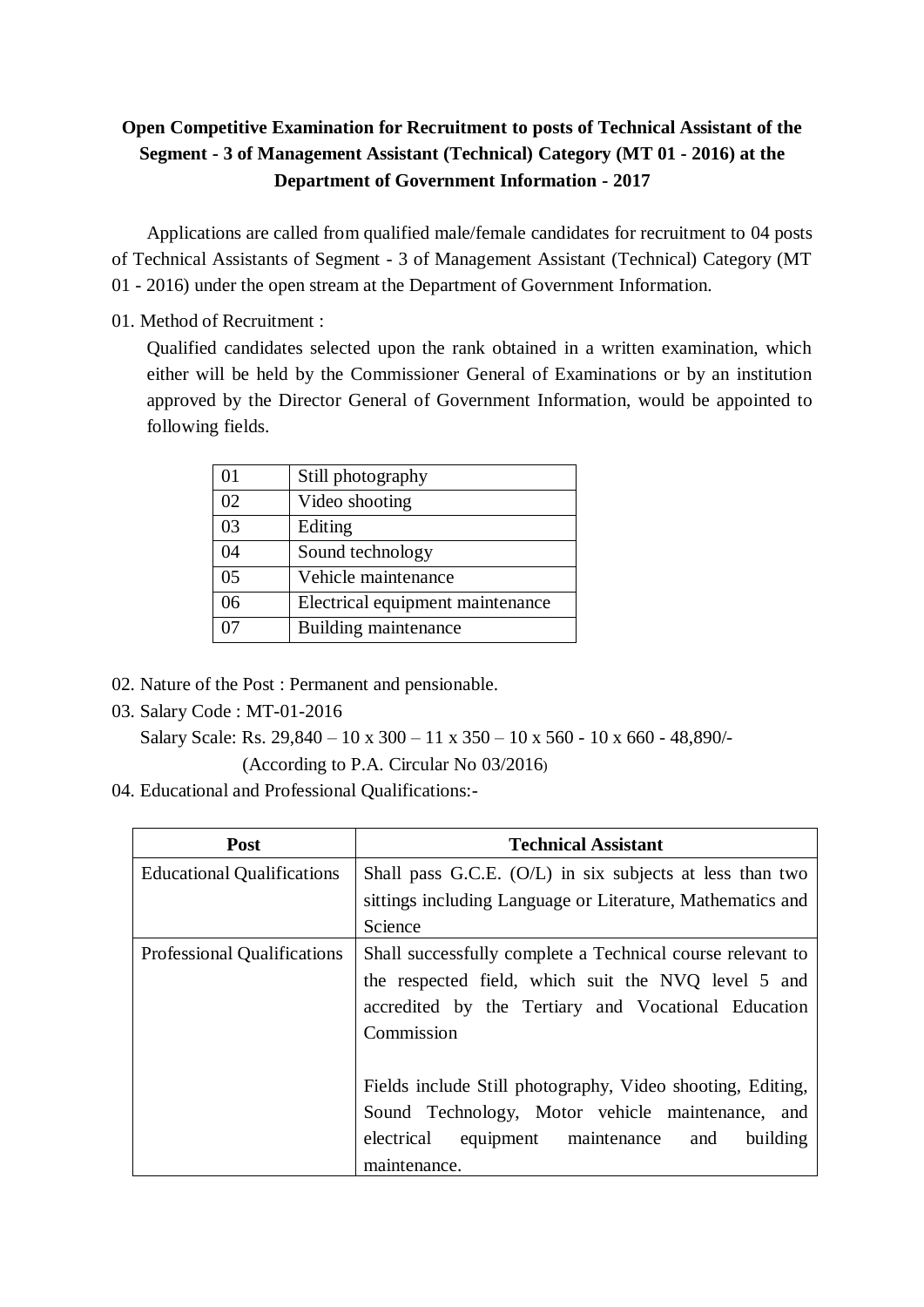### 05. Physical Qualifications: -

Each candidate should be physically and mentally fit to serve in any part of Sri Lanka and to discharge duties of the post.

06. Other Qualifications: -

- I. Should be a citizen of Sri Lanka
- II. Should possess an excellent character
- III. Should have obtained all qualifications mentioned above that require to be appointed to the post before the date mentioned in the vacancy notice/gazette.
- 07. Age: Should not be less than 18 years and not over 35 years of age on the closing date of applications.

#### 08. Written Examination:-

This examination will be held in Sinhala and Tamil mediums either by the Commissioner General of Examinations or by an institution approved by the Director General of Government Information only in Colombo.

|    | <b>Subject</b>  | <b>Syllabus</b>                             | <b>Time</b> | <b>Total</b> | <b>Pass</b> |
|----|-----------------|---------------------------------------------|-------------|--------------|-------------|
|    |                 |                                             |             | <b>Marks</b> | <b>Mark</b> |
| 01 | Intelligence    | Consists of multiple-choice questions to    | 01          | 100          | 40          |
|    | <b>Test</b>     | assess the logical thinking,<br>analytical  | hour        |              |             |
|    |                 | thinking and decision-making ability of the |             |              |             |
|    |                 | candidate.                                  |             |              |             |
| 02 | Subject<br>wise | Consists of multiple-choice and structured  | 01          | 100          | 40          |
|    | examination     | questions relevant to respective posts      | hour        |              |             |

- 09. General Interview: will be held only to examine qualifications and no marks will be granted in the interview.
- 10. Conditions of the Service:-

All appointments are subject to conditions stipulated in Procedural Rules published in the gazette No. 1589/30 and dated 20.02.2009 by the Public Service Commission, and provisions in the Establishments Code.

11. Applications should be prepared according to the specimen form of Application given at the end of this notice using both sides of an A4 sheet by including No 1 to 5 in the first page and rest in second and third pages. Application should be prepared in the respected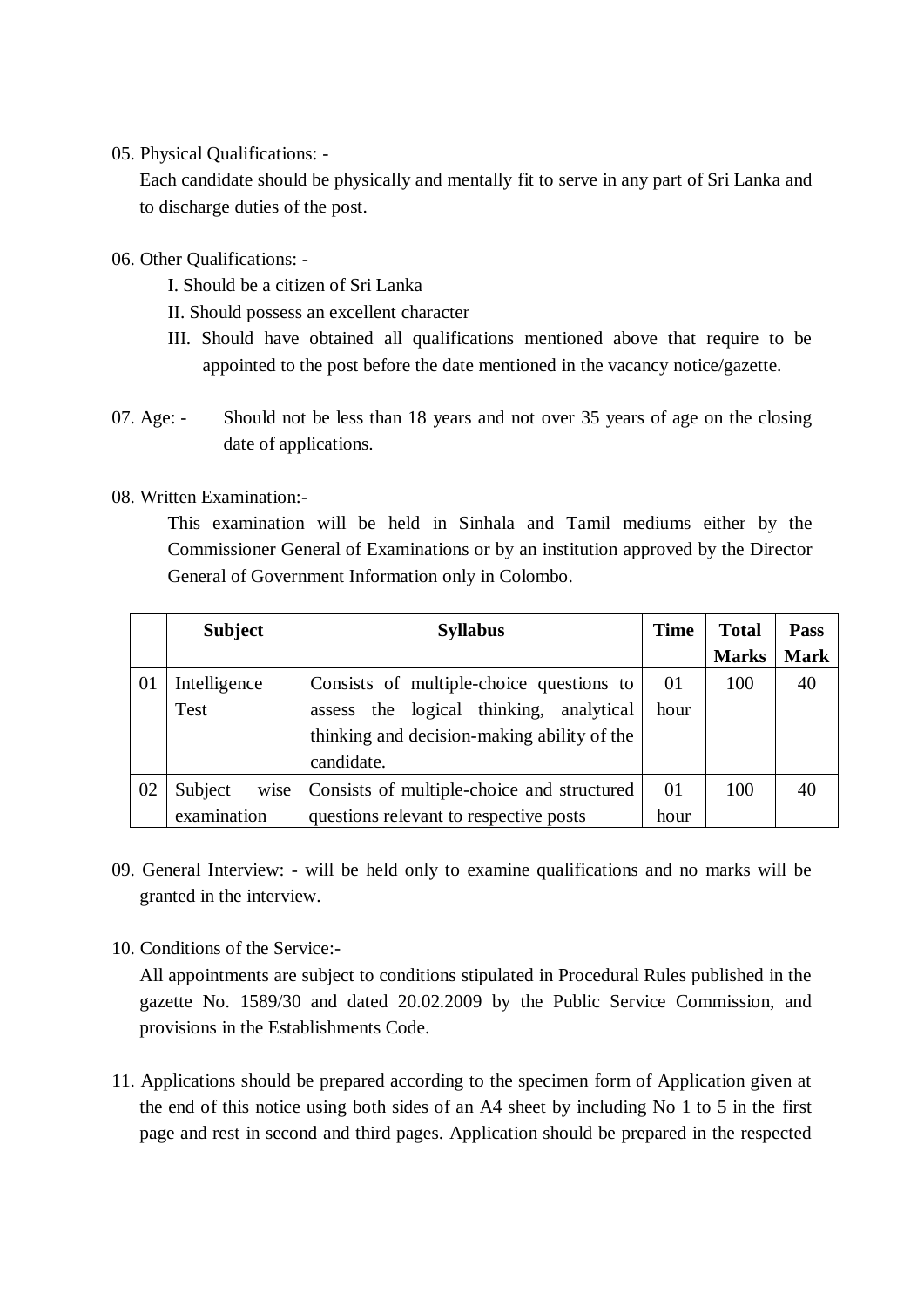medium, which the candidate is expecting to sit for the examination. Applications that do not comply with directions of this notice will be rejected.

- 12. Reception of Applications will not be informed to the candidate. Applications received after the closing date will not be accepted.
- 13. Eligible candidates will be called for the examination and will be informed to the address stated in the application before two weeks of the examination.
	- I. Complaints on misplacements or delays in the post are not entertained.
	- II. Complaints regarding applications sent to other addresses apart "Director General of Government Information, Department of Government Information, No 163, Kirulapona Avenue, Colombo 05" will not be entertained.
	- III. Candidates who are already in the public service should apply through their respective heads of institutions. The Head of the institution should certify that the candidate would be released from his existing post after being selected.
	- IV. It will be useful to keep a photocopy of the application.
	- V. Sending an Admission Card does not mean that, the candidate has been considered as fulfilled his qualifications.
- 14. If a candidate does not receive the admission card prior to 07 days to the date of examination, inform to "Director General of Government Information, Department of Government Information, No 163, Kirulapona Avenue, Colombo 05" with following details (Telephone – 011-2514266, Fax - 011-2514092).
	- Request Letter
	- Name of the Examination
	- Full name of candidate
	- National Identity Card Number
	- Postal address of the candidate
	- Photocopy of the Application
	- Post office, registration number and the date which the application was posted
	- Photocopy of the receipt which examination fees has been paid
	- Fax number of the candidate, which the Admission Card is to be sent.
- 15. Method of Application:-
	- (a) Applications prepared according to the following specimen should be sent by registered post to reach "Director General of Government Information, Department of Government Information, No 163, Kirulapona Avenue, Colombo 05" before 03<sup>rd</sup> /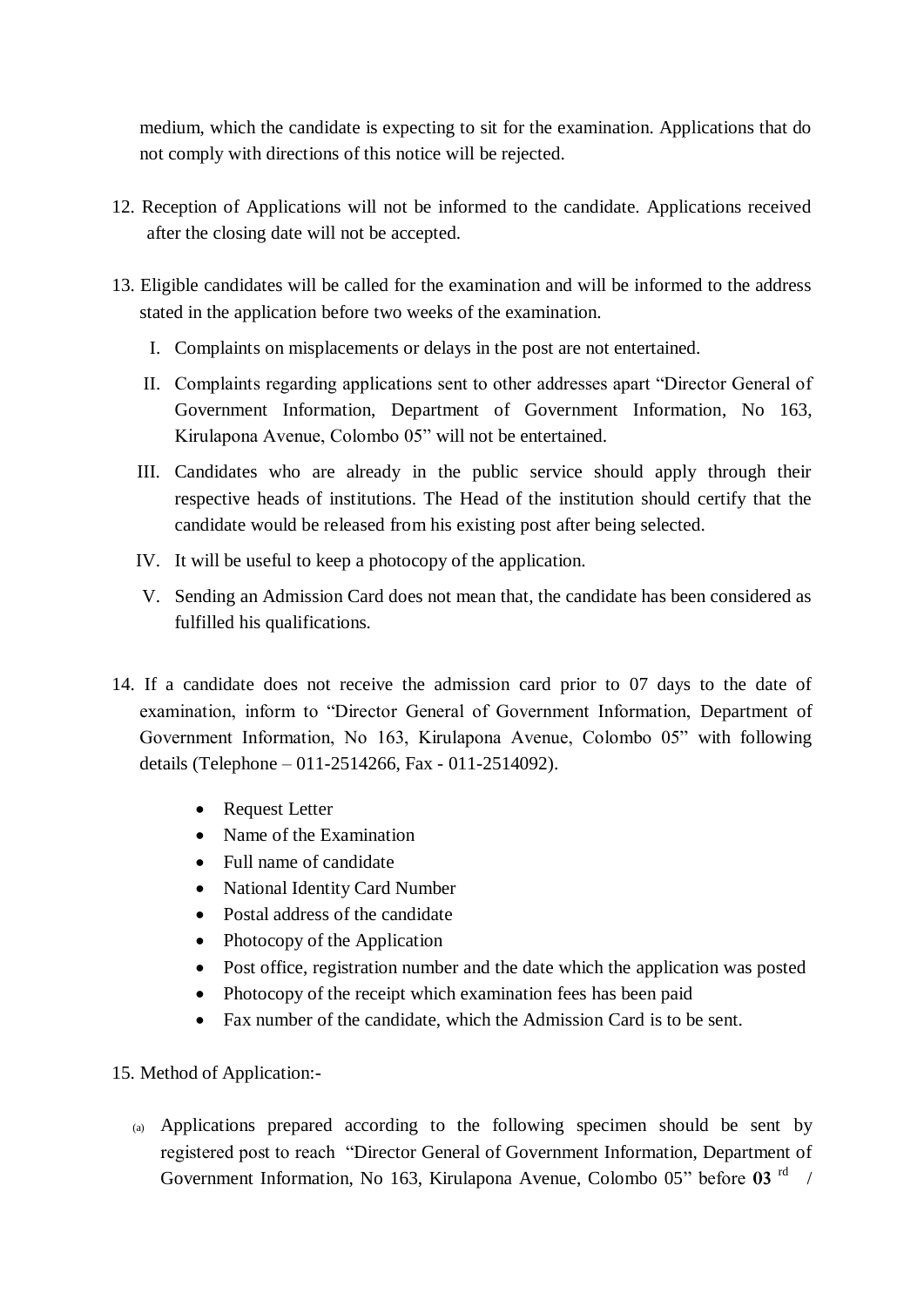March /2017. Cite, "Open Competitive Examination for Recruitment to the post of Technical Assistant" on the top left hand corner of the envelope, in which the application form is enclosed.

- (b) Closing date for sending applications is  $3<sup>rd</sup>$  / March /2017.
- (c) Each candidate should pay an examination fee of Rs. 1000.00 by a Money Order addressed to Director General of Government Information, Department of Government Information, No 163, Kirulapona Avenue, Colombo 05, payable at the General Post Office, Colombo. Examination fees will not be refunded under any circumstances.
- 16. Attestation of Signature:-

Candidate's signature should be attested by an officer in the Sri Lanka Administrative Service/Sri Lanka Education Administrative Service/Sri Lanka Accountant's Service/ a Principal of a government school / Justice of the Peace / Attorney at Law or a Government Officer in Tertiary or Senior Level according to the service categorization in the Public Administration Circular No. 06/2006.

Note -

- Candidate should certify that questionnaire of the application is duly filled in and all particulars are given correct.
- Certified copies of relevant certificates should be attached.
- Every Officer recruited accordingly shall be subject to general conditions governing public officers, Procedural Rules of the Public Service Commission of the Democratic Socialist Republic of Sri Lanka, provisions of the Establishments Code, policies enacted by the Department of Government Information, Financial Regulations, other Government Regulations and orders made by the government from time to time.
- $\div$  The Director General of Government Information has the inclusive authority of filling all or a decided quantity of vacancies.
- Decision of the Director General of Government Information is the final decision on any matter not covered by this notification and on any doubtful matter regarding recruitment to these posts. In case of any inconsistency among the Sinhala, Tamil and English versions of the gazette notification, the Sinhala text shall prevail.

Dr. Ranga Kalansooriya Director General of Government Information

On 13<sup>th</sup> date of Month of January 2017 Department of Government Information No 163, Kirulapona Avenue, Colombo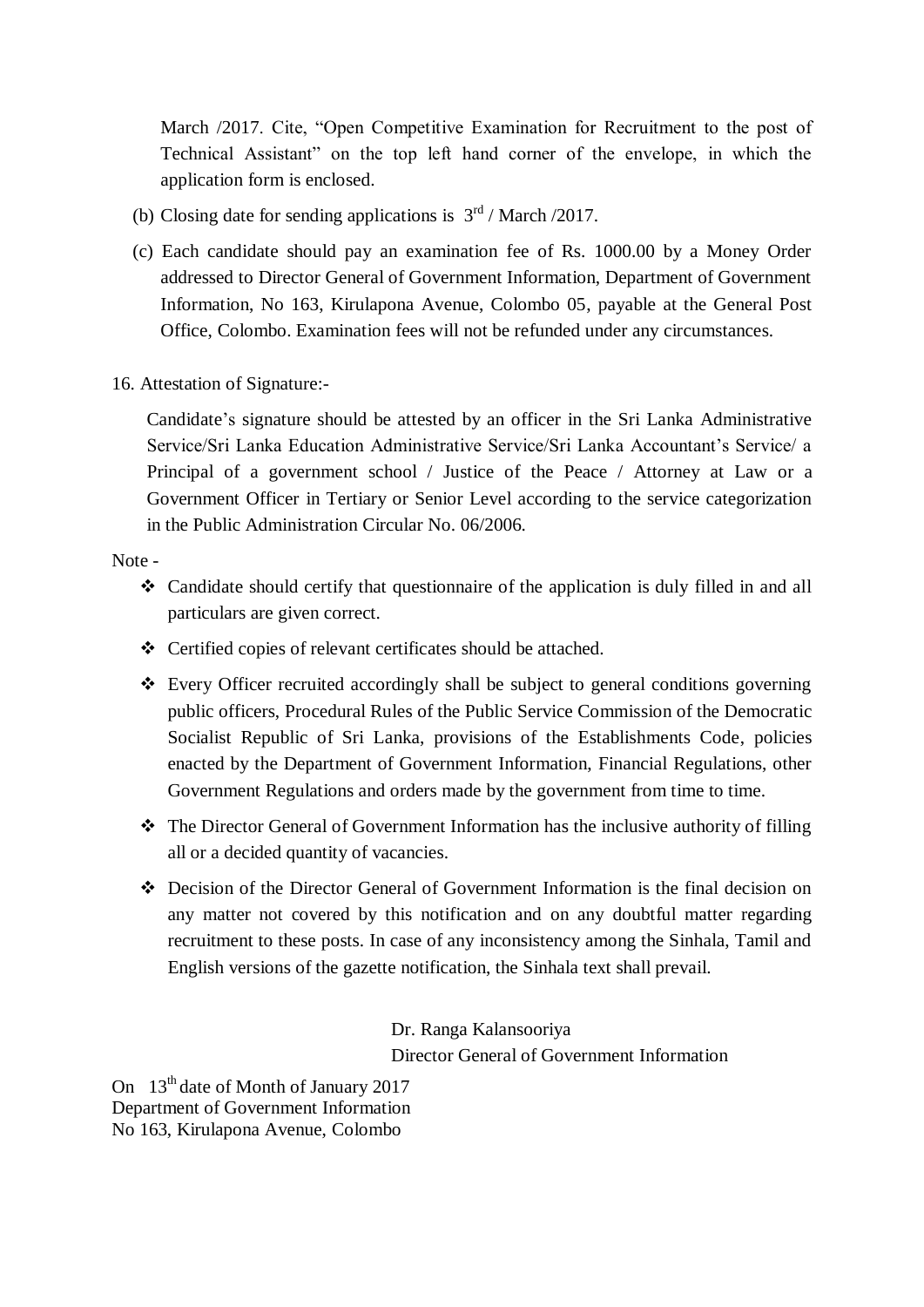## **Open Competitive Examination for Recruitment to the posts of Segment - 3 of Management Assistant (Technical) Category (MT 01 - 2016) at the Department of Government Information - 2017**

| Field Applying for:-                                                                                        |
|-------------------------------------------------------------------------------------------------------------|
| Medium of the Examination<br>Sinhala-01<br>Tamil - 02<br>(Write the relevant number in the cage)            |
| 01. 1.1 Name with Initials: Mr./Mrs./Miss.<br>(In English Block Letters. E.g. - Mr./Mrs./Miss. SILVA A. B.) |
| (In English Block Letters)                                                                                  |
| (In Sinhala/Tamil)                                                                                          |
| (In English Block Letters)                                                                                  |
| $(\ln$<br>Sinhala/Tamil)                                                                                    |
| 02. 3.1 Date of Birth:                                                                                      |
| Month<br>Year<br>Date                                                                                       |
| 3.2 Age as at closing date                                                                                  |
| Years<br>Months<br>Days                                                                                     |
|                                                                                                             |
|                                                                                                             |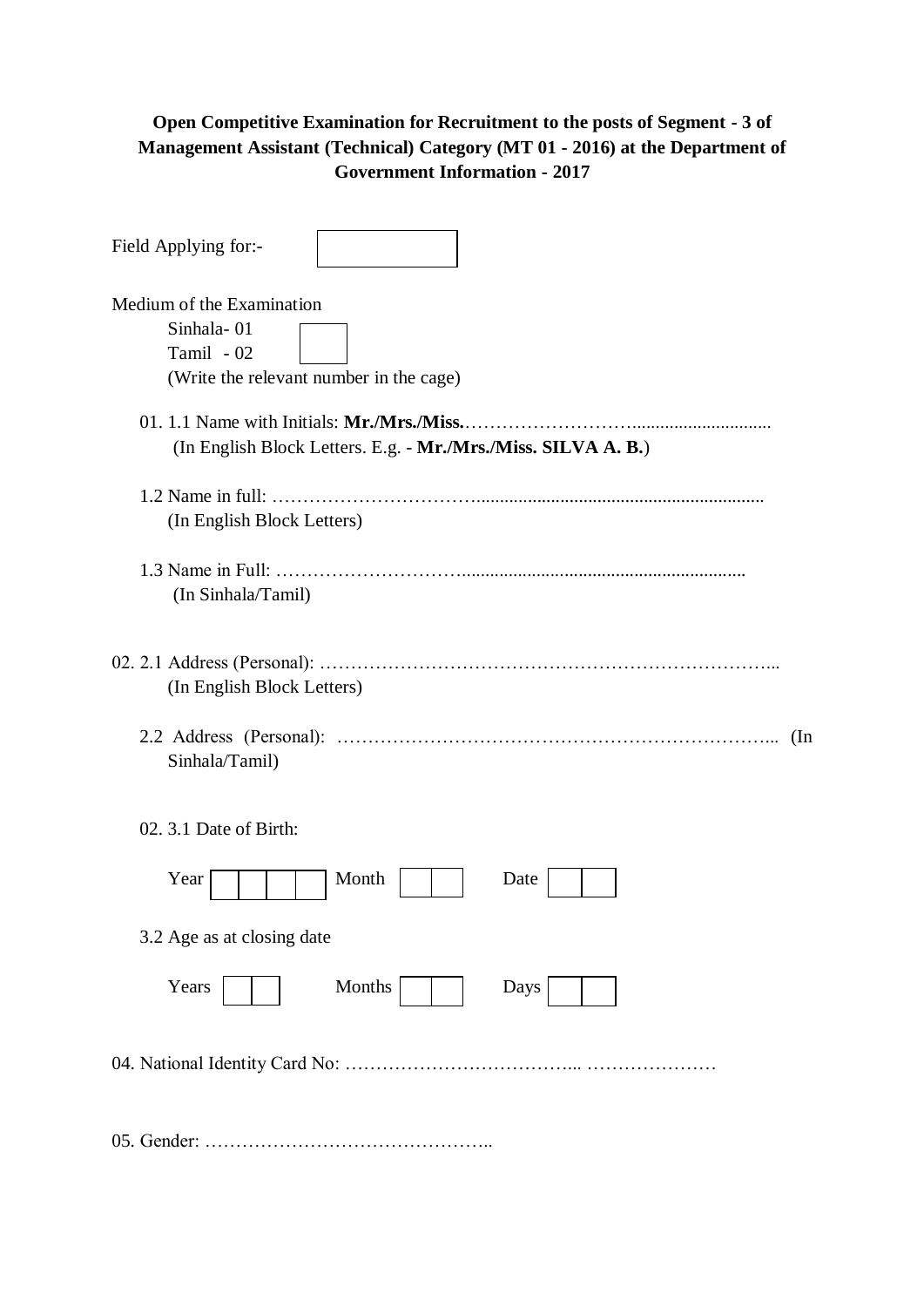### 06. Educational Qualifications:

(a) G.C.E. O\L Examination:

Year: ………………. Index No: ………………………..

| Subject          | Grade |
|------------------|-------|
| 1.               |       |
| $\overline{2}$ . |       |
| $\overline{3}$ . |       |
| 4.               |       |
| $\overline{5}$ . |       |
| 6.               |       |
| 7.               |       |
| 8.               |       |
| 9.               |       |
| 10.              |       |

(b) Professional Qualifications: …………………..………………………

(c) Other Qualifications: …………………………………………………..

07. Particulars of the receipt, which the examination fee is paid:

Paste the Receipt here as not to be detached. Rs. 1000/-